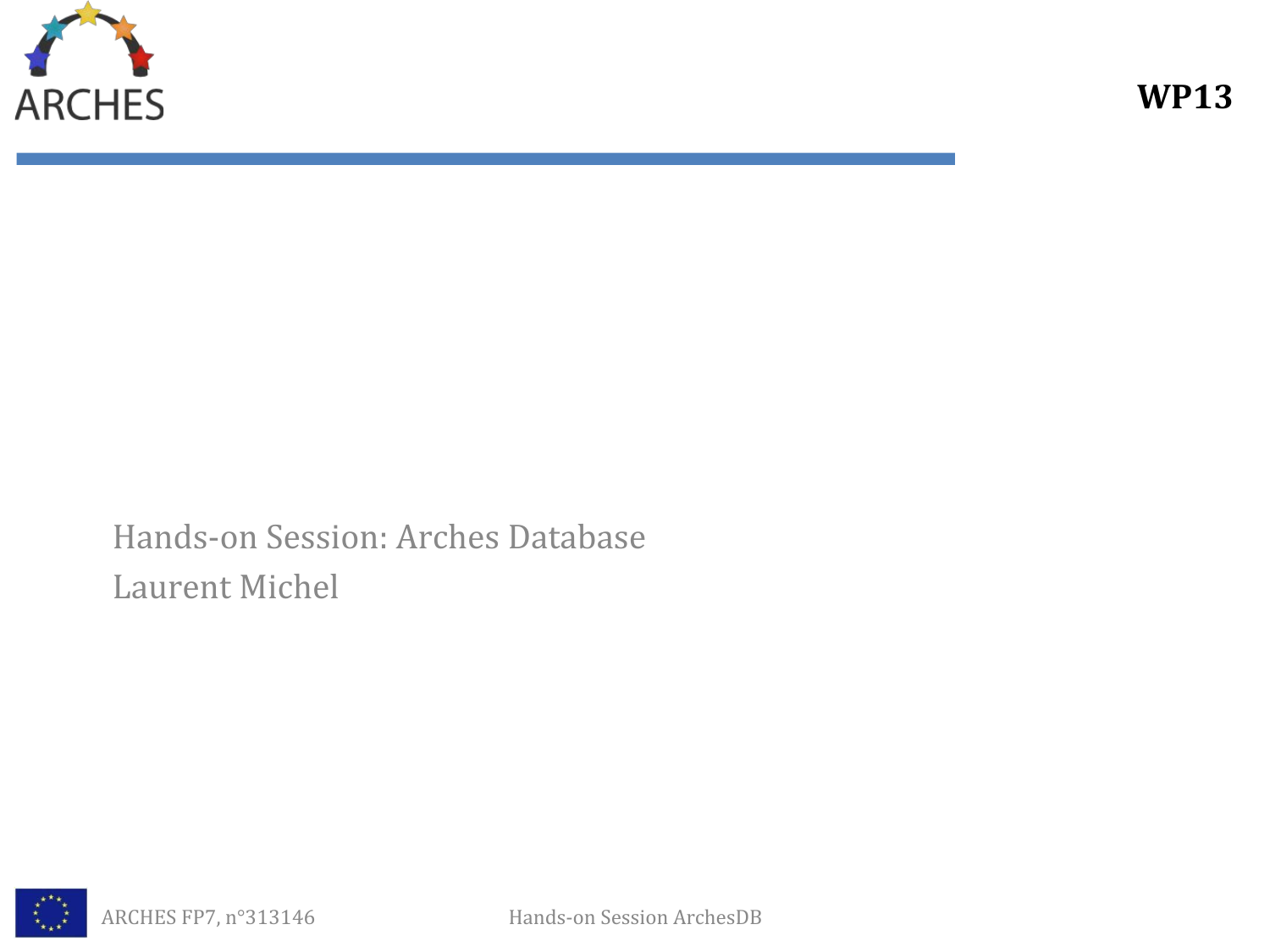**What is the Arches Database**

### **• Extension of the 3XMM dataset/database**

- The same data corpus
- The same features

### **• Content**

- The EPIC data provided by the XMM pipeline
	- Catalogue
	- Previews
	- Possible identifications
	- Spectra and time series
- Arches delivrables
	- 3XMMe catalogue
	- XMatched catalogue
	- SEDs + previews

#### **• Features**

• The sames as for the XCatDB plus some specific filters

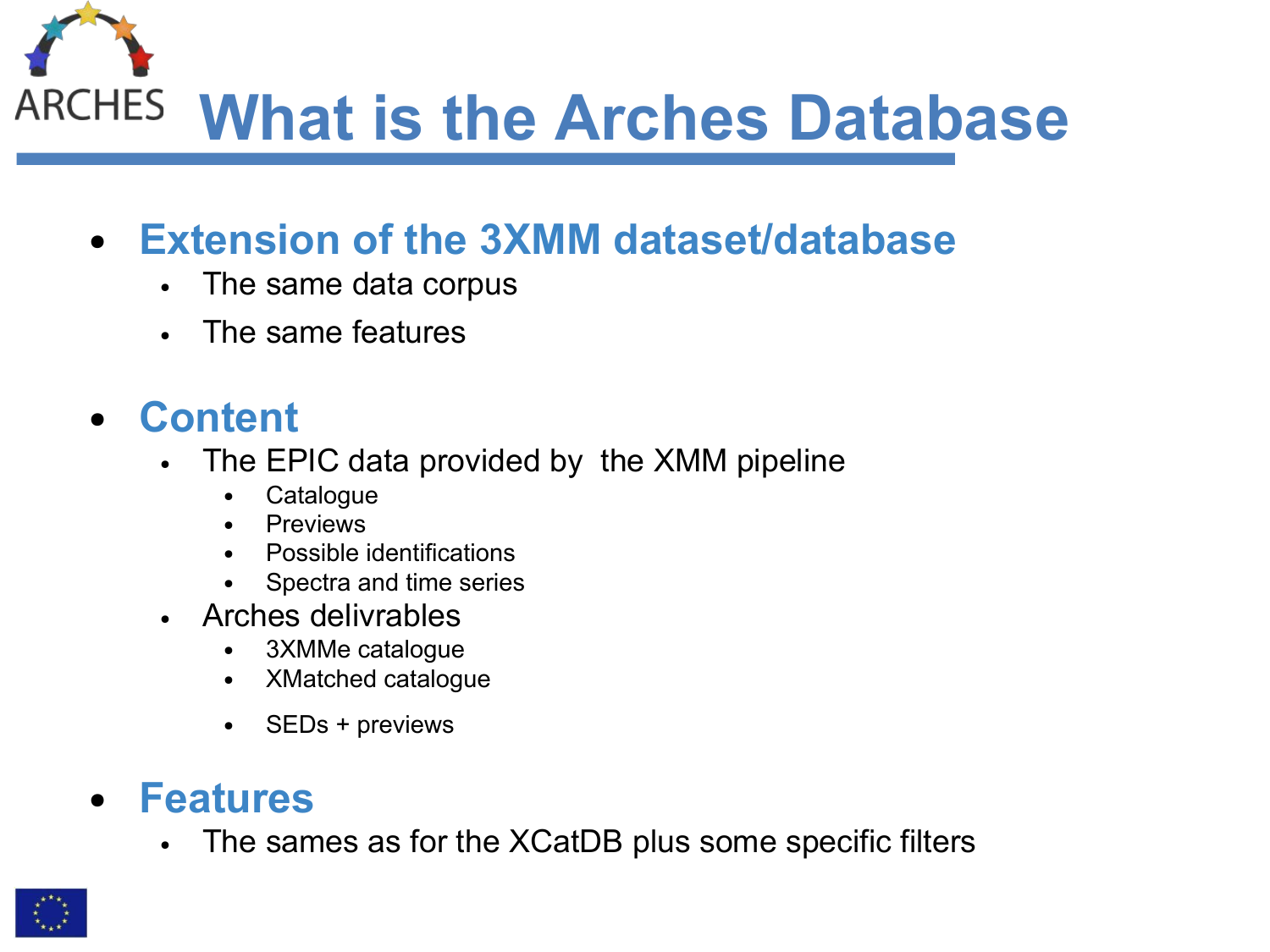



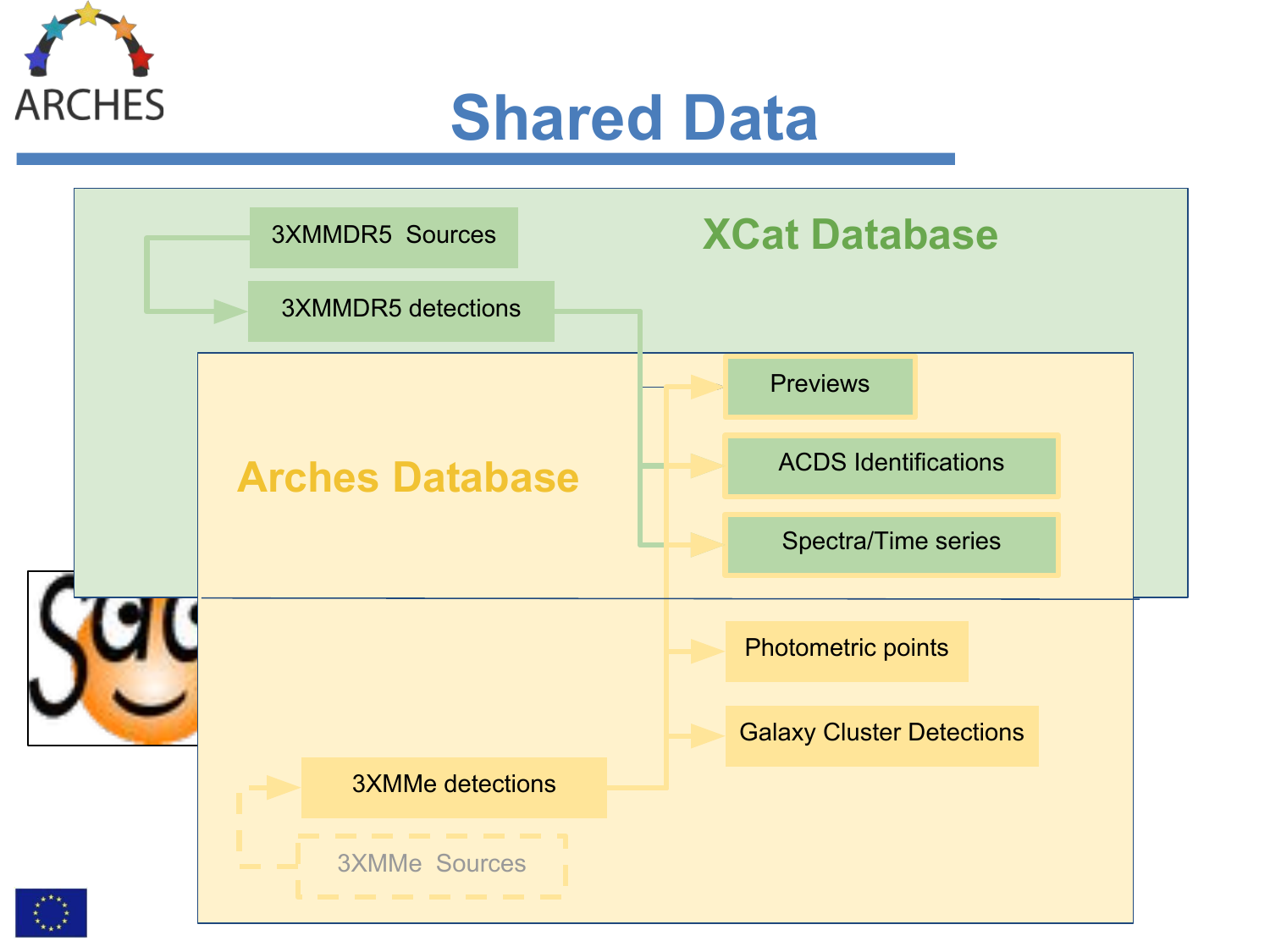

# **Design Baseline**

### **• Facilitating data evaluation with the naked eye**

- Highlighting source features
- No tabular presentation

### **• Processing very complex queries**

- Query edition either by hand or by graphical widgets
- A query language reasonably human readable
- No limit on the number of constraints
- Constraint on associated data

#### **• Interoperability**

- Query results can be send to external VO clients (SAMP)
- EPIC spectra can be fitted with XSpec
- Shopping cart facility to download multiple data selections in one shot

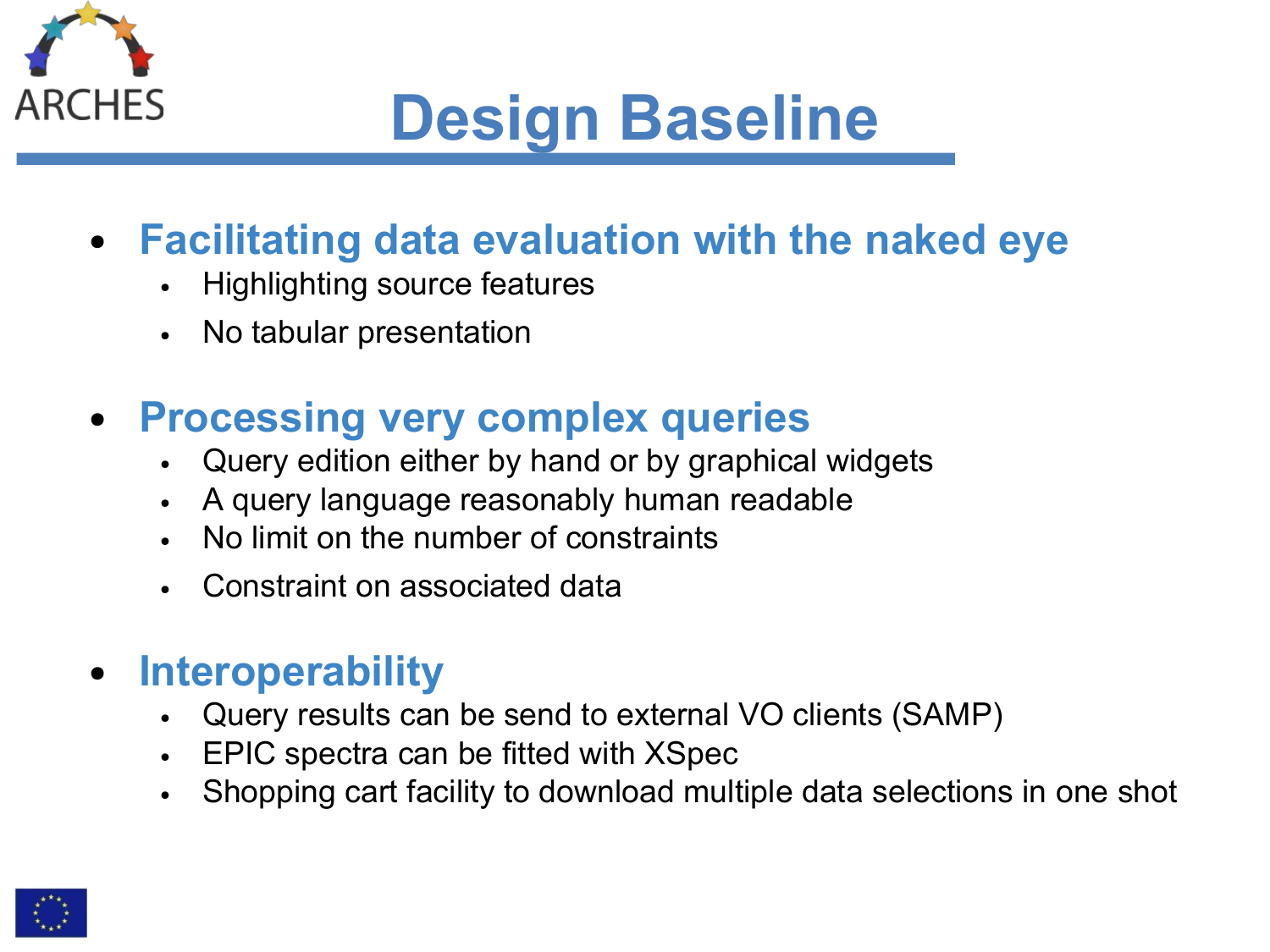

## **3 Main Panels**

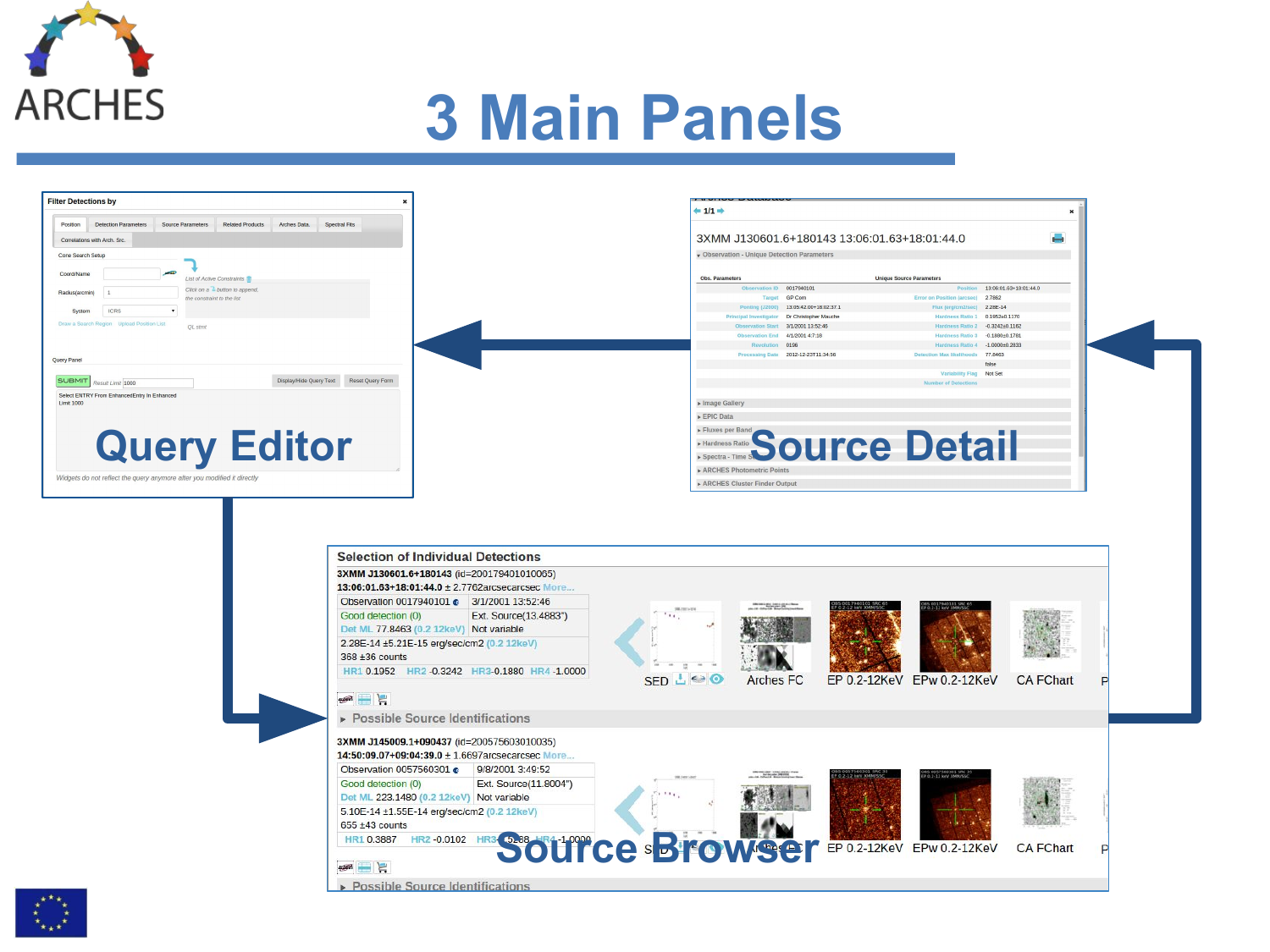

## **Query setup**

|                       | <b>Filter Detections by</b><br>×                                                                                                |
|-----------------------|---------------------------------------------------------------------------------------------------------------------------------|
|                       | Arches Data.<br><b>Detection Parameters</b><br>Source Parameters<br><b>Related Products</b><br><b>Spectral Fits</b><br>Position |
|                       | Correlations with Arch. Sre<br>Cone Search Setup                                                                                |
|                       | mes <sub>5</sub><br>Coord/Name<br>List of Active Constraints                                                                    |
| Editable query string | n to append,<br>Features grouped in Tabs<br>e list<br>Constraints edited one by one and stacked                                 |
|                       | <b>Query Panel</b>                                                                                                              |
|                       | Display/Hide Query Text<br><b>Reset Query Form</b><br><b>SUBMIT</b><br>Result Limit 1000                                        |
|                       | Select ENTRY From EnhancedEntry In Enhanced<br><b>Limit 1000</b>                                                                |
|                       | Widgets do not reflect the query anymore after you modified it directly                                                         |

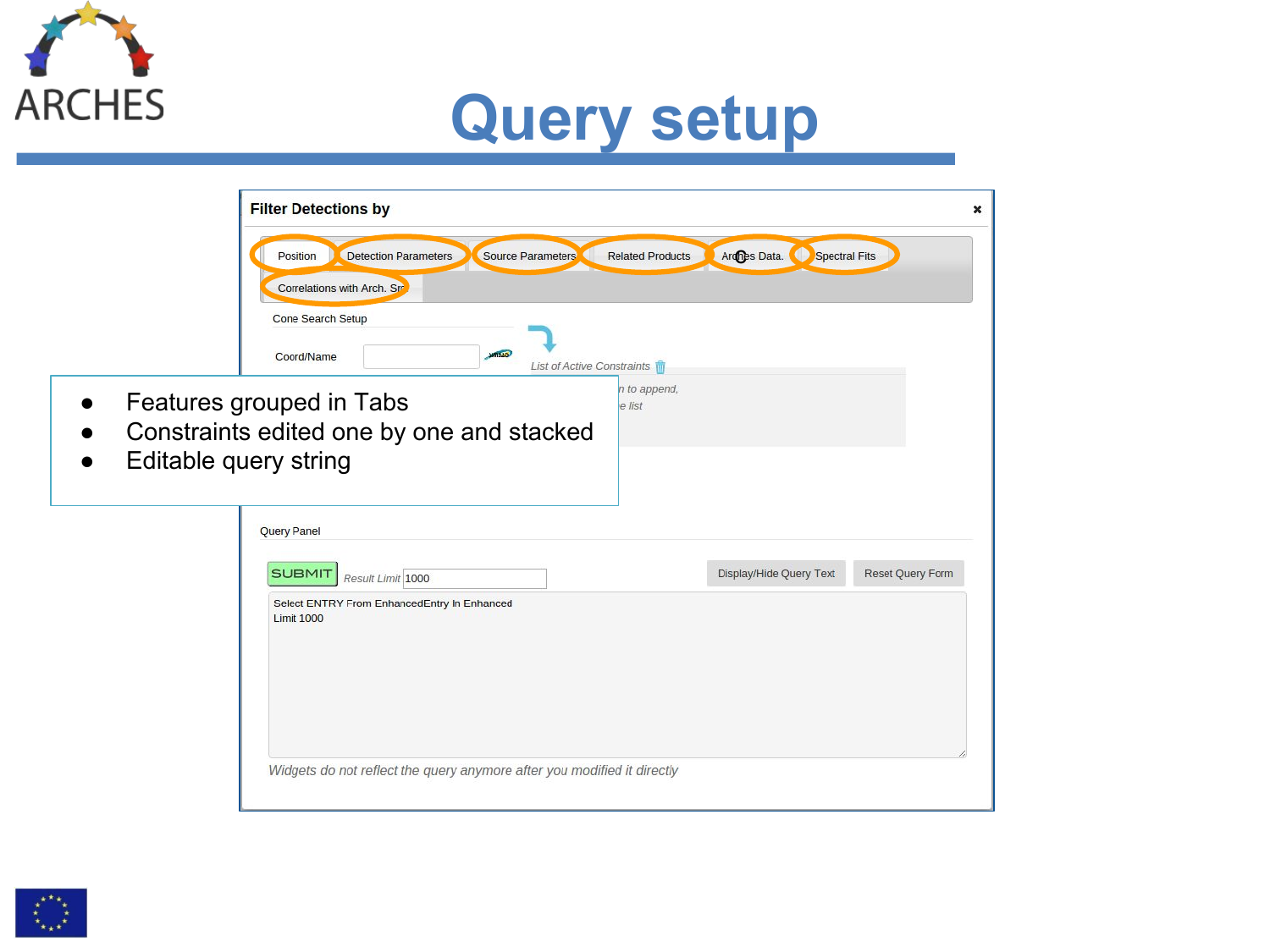

### **And Some Others**

CDS SED Viewer 門

 $1.0e-1$ 

 $1.0e-1$ 

 $\sqrt{2}$  1.0e-1







 $\overline{\ast}$ 



 $\triangleright$  S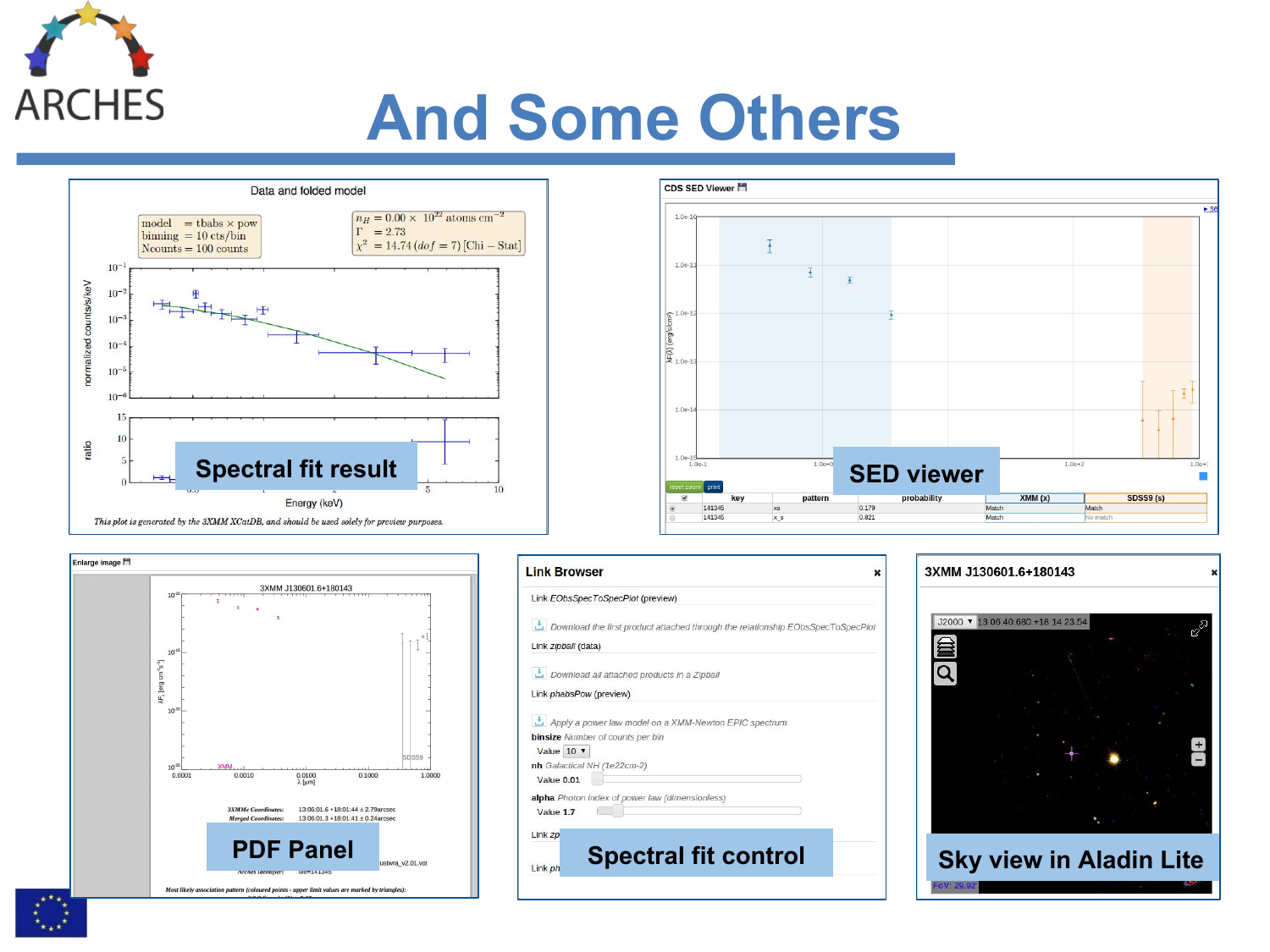

# **Querying by Positions**

|                                                              | Position                     | <b>Detection Parameters</b> | <b>Source Parame</b> |                                                             |  |
|--------------------------------------------------------------|------------------------------|-----------------------------|----------------------|-------------------------------------------------------------|--|
|                                                              | Correlations with Arch. Src. |                             |                      |                                                             |  |
|                                                              | Cone Search Setup            |                             |                      |                                                             |  |
| <b>4 Modes</b>                                               | Coor                         | M31                         | <b>SIMBAD</b>        | List of                                                     |  |
| By name                                                      | Radius(arcmin)               | $\mathbf{1}$                |                      |                                                             |  |
| By coordinates<br>$\bullet$                                  | System                       | <b>ICRS</b>                 | ▼                    |                                                             |  |
| By list<br>$\bullet$                                         |                              |                             |                      |                                                             |  |
| By region<br>$\bullet$                                       |                              |                             |                      | Upload a list of position<br>$\boldsymbol{\mathsf{x}}$      |  |
|                                                              |                              |                             |                      |                                                             |  |
| <b>Sky Region Editor (beta)</b><br>05 32 41.236 - 05 41 4.90 | ×                            |                             |                      |                                                             |  |
| FoV: 1.1A<br>Edit Center<br>clear<br><b>Browse</b>           | Accept                       | $+$                         |                      | Upload a CSV position list<br>Error are in arcmin<br>Upload |  |
|                                                              |                              |                             |                      |                                                             |  |

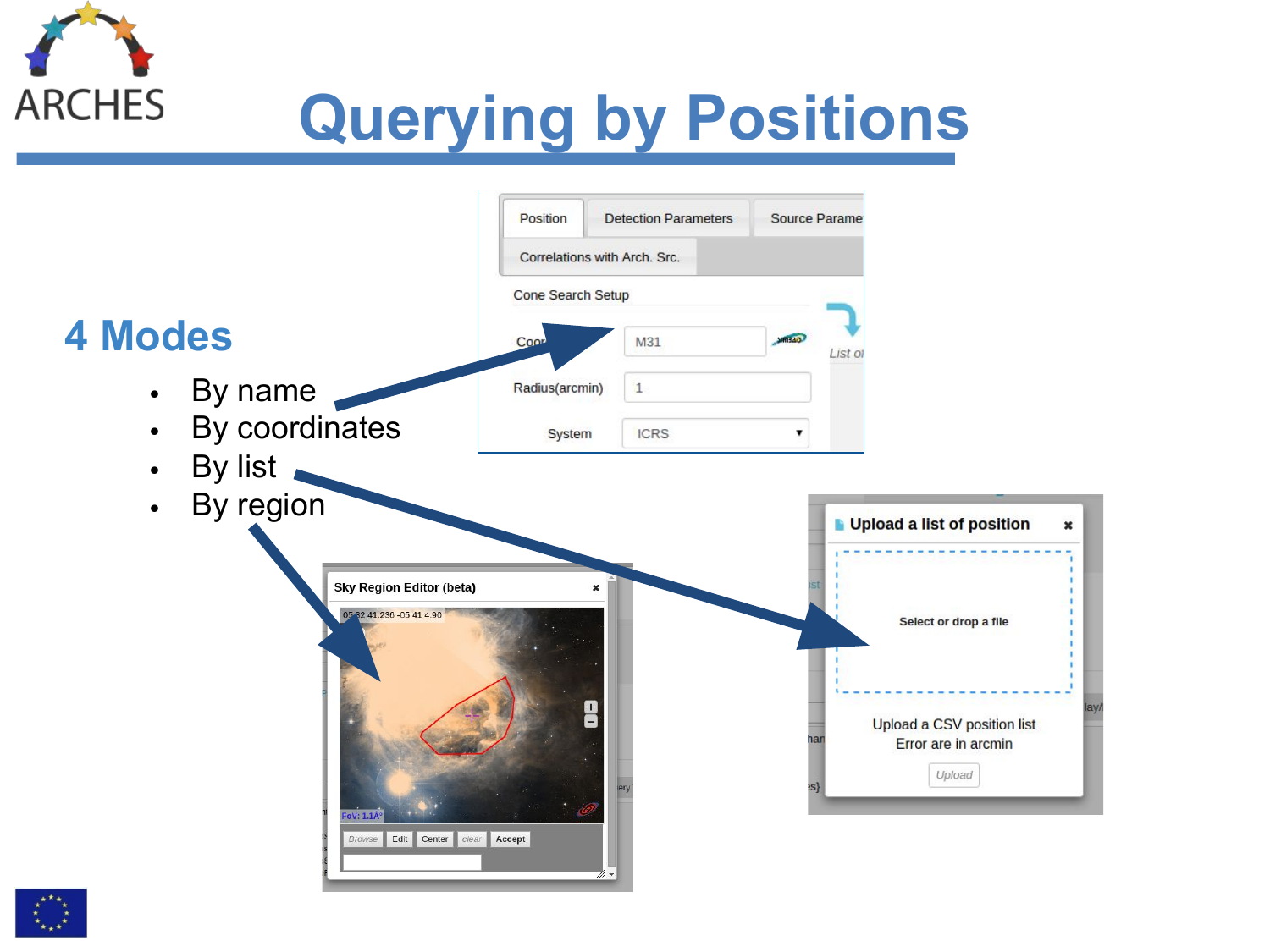



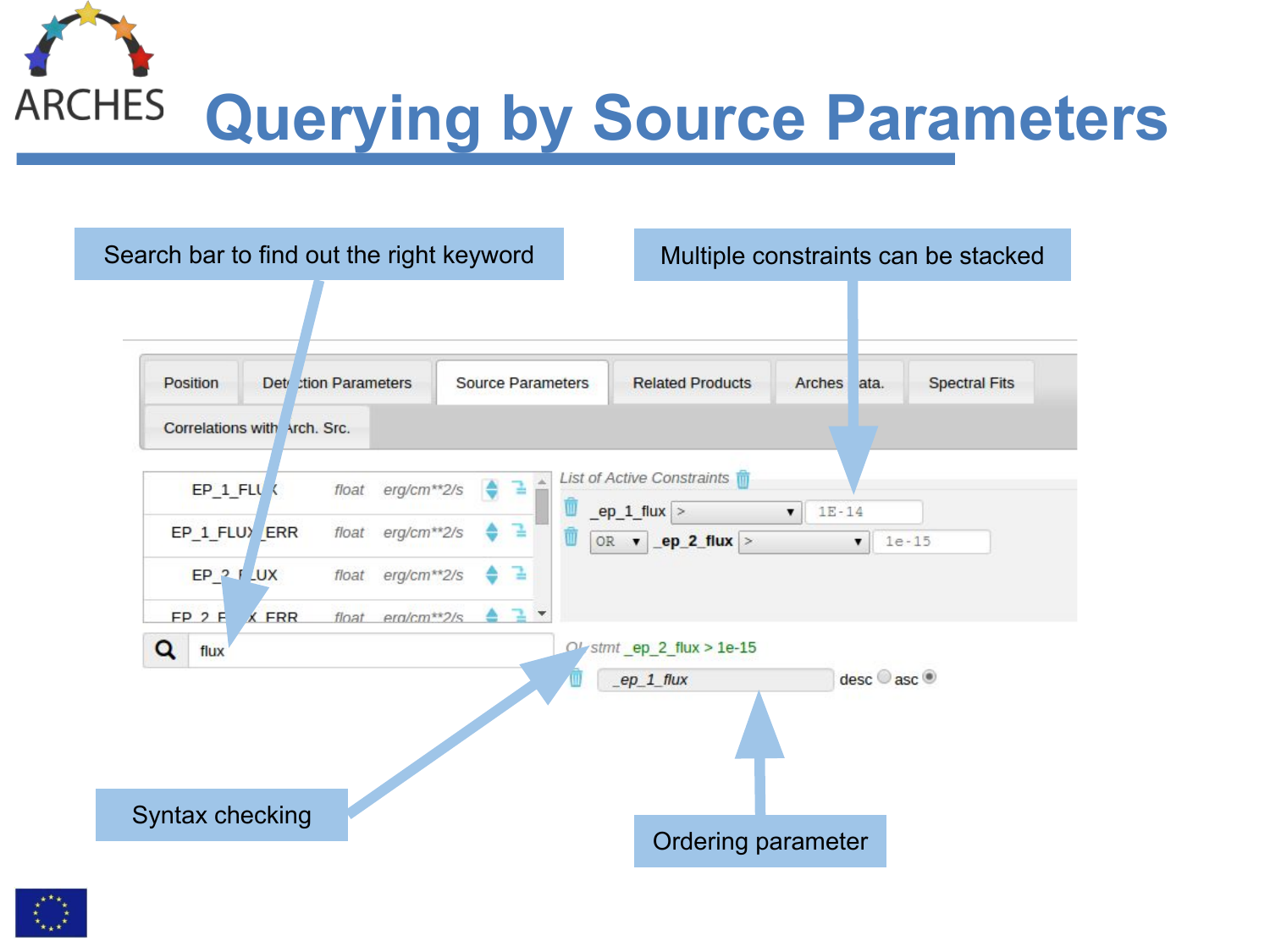

| <b>Filter Detections by</b>                                                                                                                                                       |                                              |                                                                                                                                                                                                        |                         |              |                      |  |  |  |
|-----------------------------------------------------------------------------------------------------------------------------------------------------------------------------------|----------------------------------------------|--------------------------------------------------------------------------------------------------------------------------------------------------------------------------------------------------------|-------------------------|--------------|----------------------|--|--|--|
| <b>Position</b>                                                                                                                                                                   | <b>Detection Parameters</b>                  | <b>Source Parameters</b>                                                                                                                                                                               | <b>Related Products</b> | Arches Data. | <b>Spectral Fits</b> |  |  |  |
|                                                                                                                                                                                   | Correlations with Arch. Src.                 |                                                                                                                                                                                                        |                         |              |                      |  |  |  |
| Model(s)                                                                                                                                                                          | <b>Fit Parameters</b>                        |                                                                                                                                                                                                        |                         |              |                      |  |  |  |
| <b>Models</b>                                                                                                                                                                     |                                              |                                                                                                                                                                                                        |                         |              |                      |  |  |  |
| Spectral fit for the model WAPO is performed, goodness < 50%,<br>acceptable fit<br>No condition is specified for the model WAPOH<br>No condition is specified for the model WAPOS |                                              | one click on the check button for acceptable fit,<br>$\mathcal{A}_\mathcal{C}$<br>two click on the check button for not acceptable fit,<br>three click on the check button for no specified condition. |                         |              |                      |  |  |  |
| Specti.<br>50%                                                                                                                                                                    | r the model WAMEKAL is performed, goodness > |                                                                                                                                                                                                        |                         |              |                      |  |  |  |

Select model fitting or not

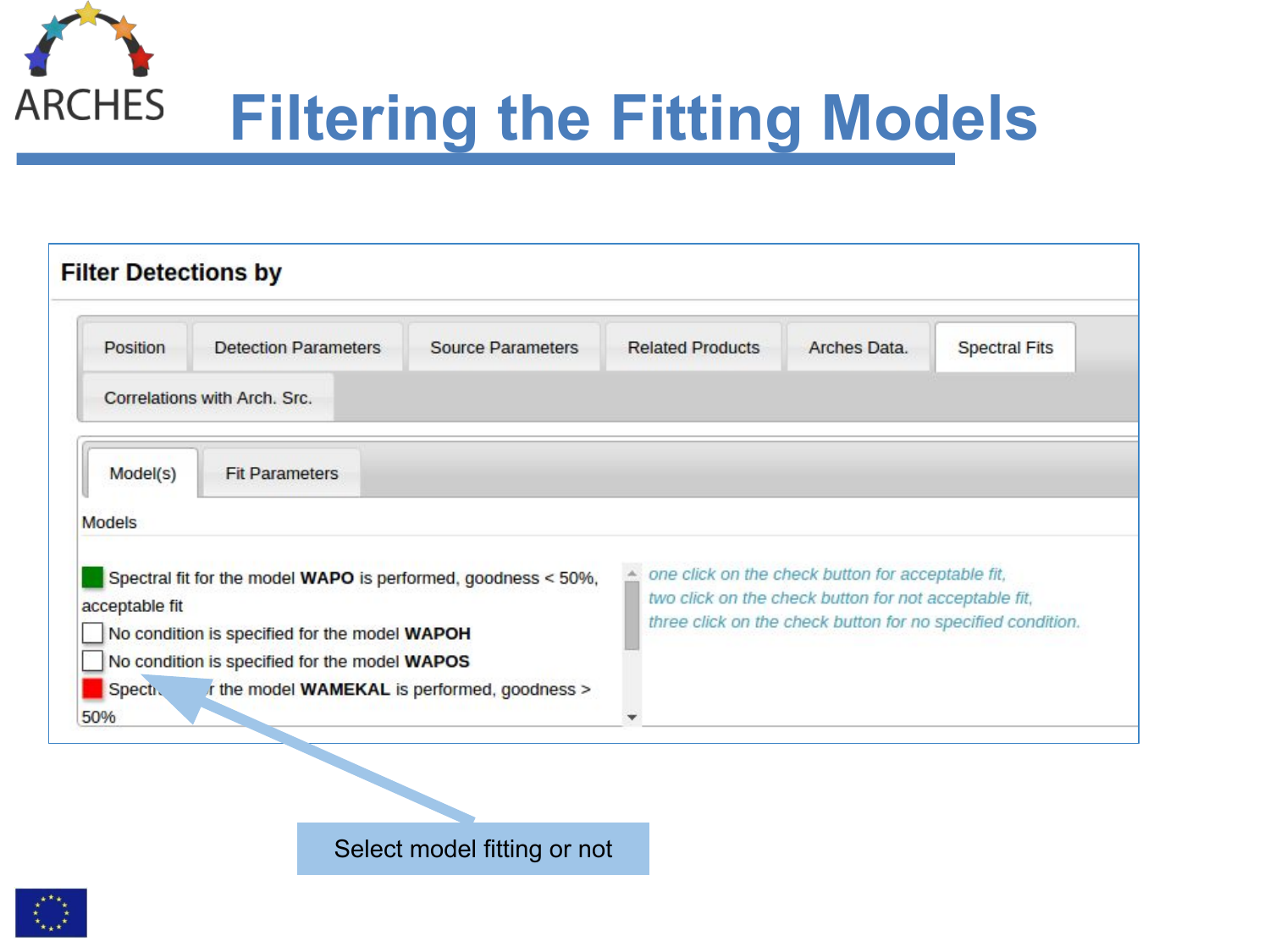

# **Fitting an EPIC Spectrum**



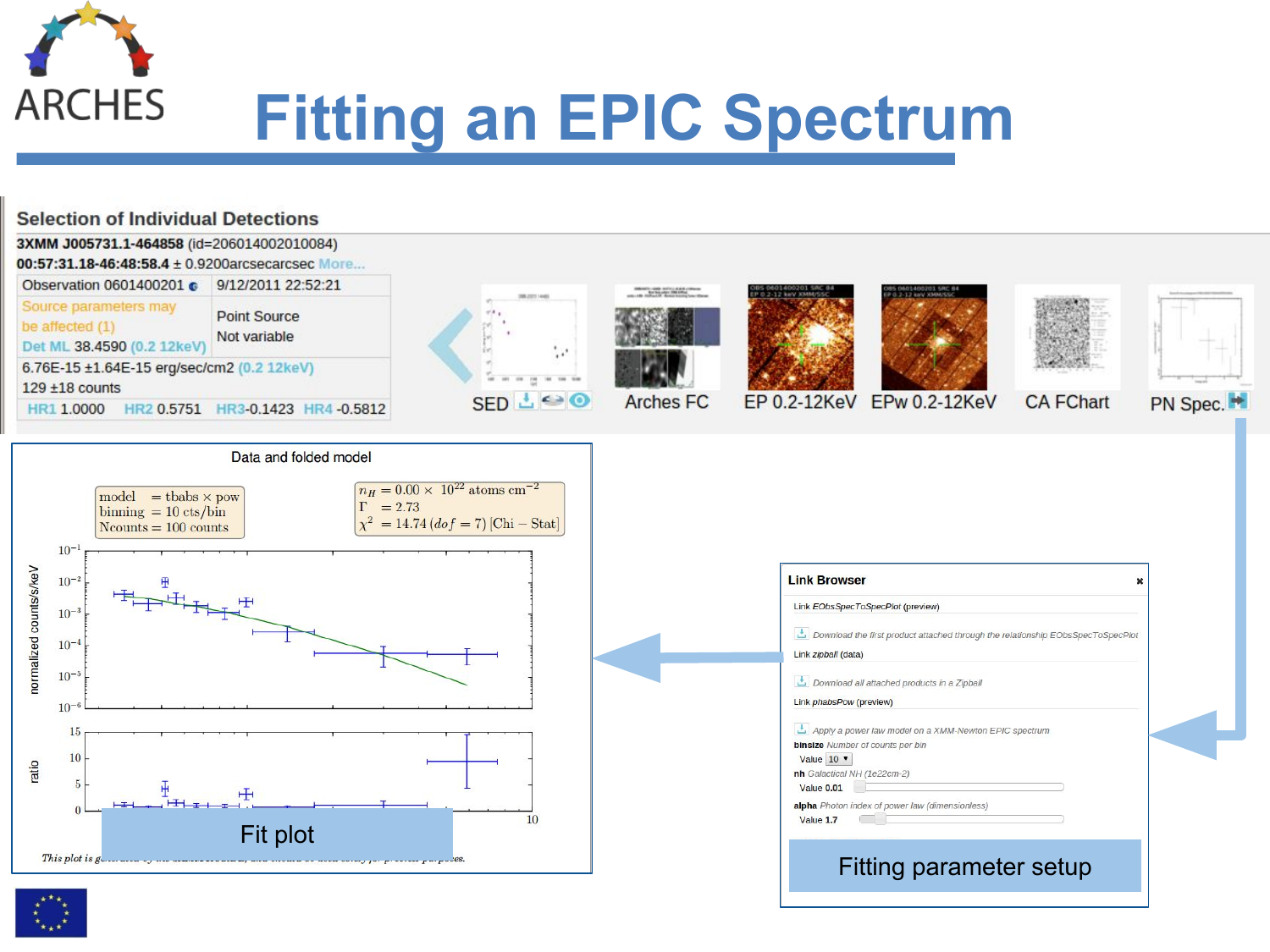**ARCHES Filter by ACDS Identifications** 

#### Multiple constraints can be stacked